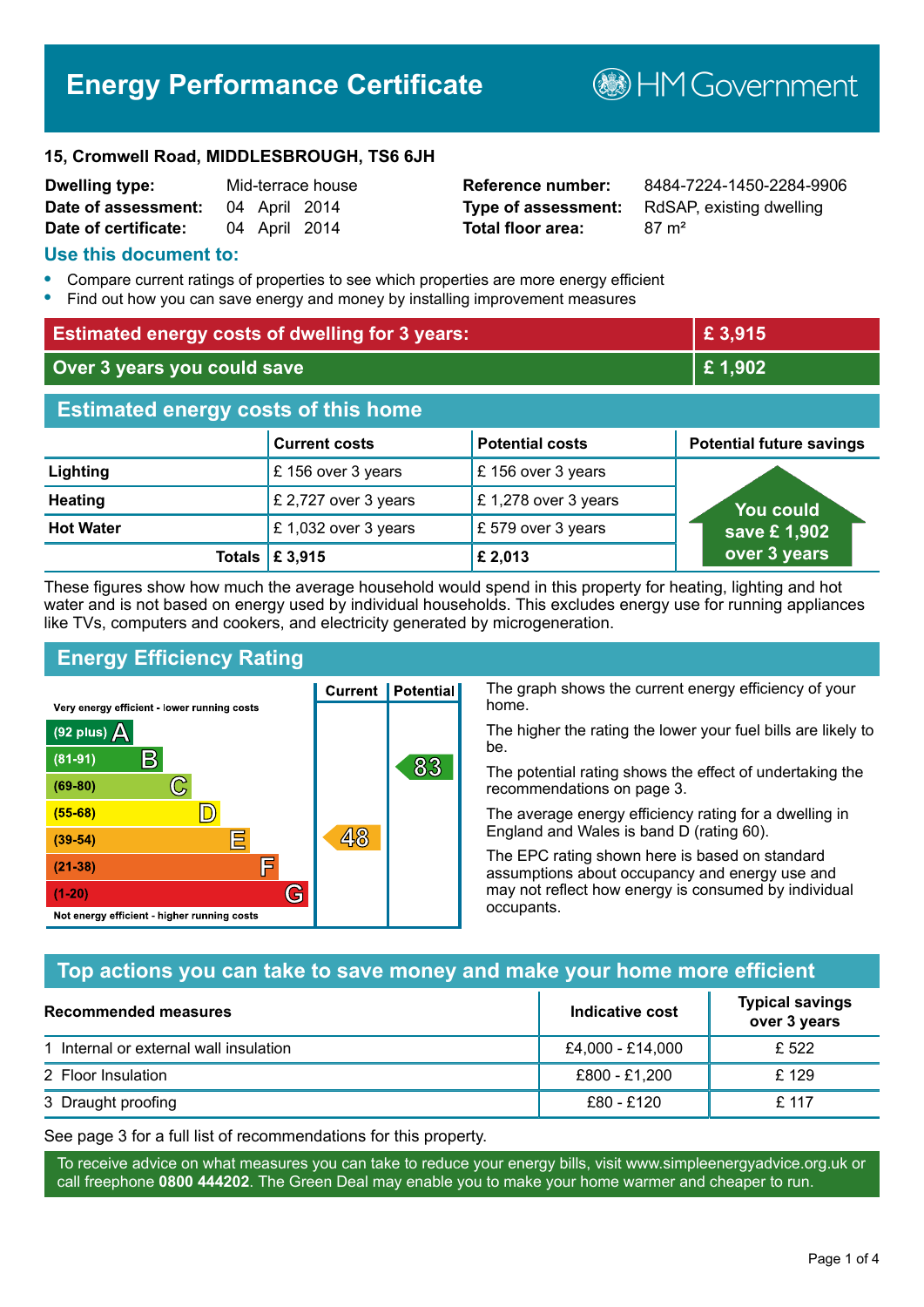### **Summary of this home's energy performance related features**

| <b>Element</b>        | <b>Description</b>                             | <b>Energy Efficiency</b> |
|-----------------------|------------------------------------------------|--------------------------|
| Walls                 | Solid brick, as built, no insulation (assumed) | $\star$ * * * *          |
| Roof                  | Pitched, 200 mm loft insulation                | ★★★★☆                    |
| Floor                 | Suspended, no insulation (assumed)             |                          |
| Windows               | Some double glazing                            | ★★☆☆☆                    |
| Main heating          | Boiler and radiators, mains gas                | ★★★★☆                    |
| Main heating controls | Programmer, no room thermostat                 | *****                    |
| Secondary heating     | Room heaters, mains gas                        |                          |
| Hot water             | From main system, no cylinder thermostat       | ★★☆☆☆                    |
| Lighting              | Low energy lighting in all fixed outlets       | *****                    |

Current primary energy use per square metre of floor area: 356 kWh/m² per year

The assessment does not take into consideration the physical condition of any element. 'Assumed' means that the insulation could not be inspected and an assumption has been made in the methodology based on age and type of construction.

#### **Low and zero carbon energy sources**

Low and zero carbon energy sources are sources of energy that release either very little or no carbon dioxide into the atmosphere when they are used. Installing these sources may help reduce energy bills as well as cutting carbon. There are none provided for this home.

#### **Your home's heat demand**

For most homes, the vast majority of energy costs derive from heating the home. Where applicable, this table shows the energy that could be saved in this property by insulating the loft and walls, based on typical energy use (shown within brackets as it is a reduction in energy use).

| <b>Heat demand</b>           | <b>Existing dwelling</b> | Impact of loft<br>insulation | Impact of cavity<br>wall insulation | Impact of solid<br>wall insulation |
|------------------------------|--------------------------|------------------------------|-------------------------------------|------------------------------------|
| Space heating (kWh per year) | 12,362                   | N/A                          | N/A                                 | (2,865)                            |
| Water heating (kWh per year) | 5.257                    |                              |                                     |                                    |

You could receive Renewable Heat Incentive (RHI) payments and help reduce carbon emissions by replacing your existing heating system with one that generates renewable heat, subject to meeting minimum energy efficiency requirements. The estimated energy required for space and water heating will form the basis of the payments. For more information, search for the domestic RHI on the www.gov.uk website.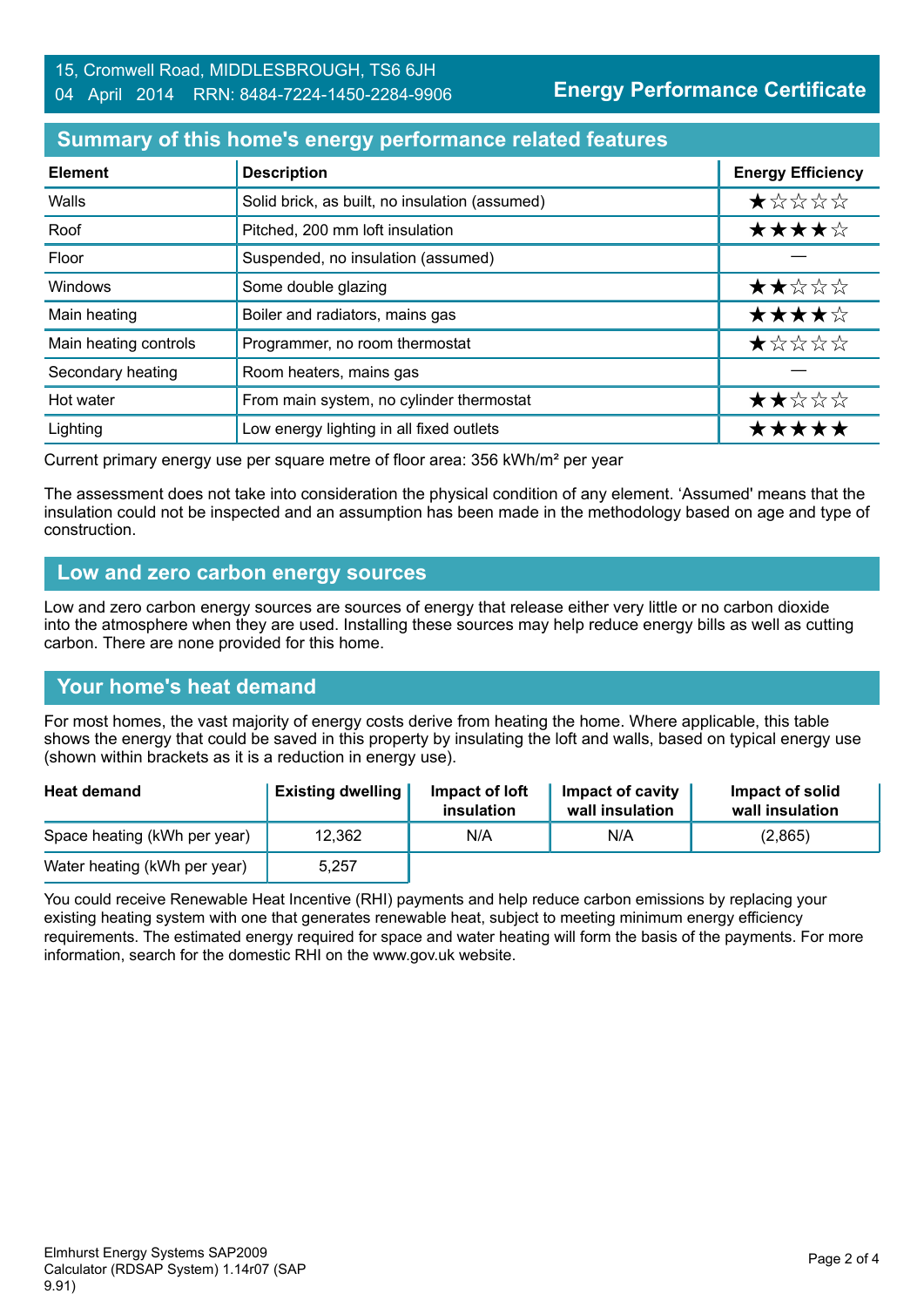#### 15, Cromwell Road, MIDDLESBROUGH, TS6 6JH 04 April 2014 RRN: 8484-7224-1450-2284-9906

#### **Recommendations**

The measures below will improve the energy performance of your dwelling. The performance ratings after improvements listed below are cumulative; that is, they assume the improvements have been installed in the order that they appear in the table. To receive advice on what measures you can take to reduce your energy bills, visit www.simpleenergyadvice.org.uk or call freephone 0800 444202. Before installing measures, you should make sure you have secured the appropriate permissions, where necessary. Such permissions might include permission from your landlord (if you are a tenant) or approval under Building Regulations for certain types of work.

| <b>Recommended measures</b>                                       | Indicative cost  | <b>Typical savings</b><br>per year | <b>Rating after</b><br>improvement |
|-------------------------------------------------------------------|------------------|------------------------------------|------------------------------------|
| Internal or external wall insulation                              | £4,000 - £14,000 | £ 174                              | <b>D55</b>                         |
| Floor Insulation                                                  | £800 - £1,200    | £43                                | <b>D57</b>                         |
| Draught proofing                                                  | £80 - £120       | £ 39                               | <b>D58</b>                         |
| Heating controls (room thermostat and TRVs)                       | £350 - £450      | £ 74                               | D61                                |
| Replace boiler with new condensing boiler                         | £2,200 - £3,000  | £185                               | <b>D68</b>                         |
| Solar water heating                                               | £4,000 - £6,000  | £ 53                               | C71                                |
| Replace single glazed windows with low-E double<br>glazed windows | £3,300 - £6,500  | £65                                | <b>C73</b>                         |
| Solar photovoltaic panels, 2.5 kWp                                | £9,000 - £14,000 | £ 226                              | <b>B83</b>                         |

#### **Alternative measures**

There are alternative measures below which you could also consider for your home.

- **•** Air or ground source heat pump
- **•** Micro CHP

# **Financial Support and the Green Deal**

Green Deal Finance allows you to pay for some of the cost of your improvements in instalments under a Green Deal Plan (note that this is a credit agreement, but with instalments being added to the electricity bill for the property). The availability of a Green Deal Plan will depend upon your financial circumstances. There is a limit to how much Green Deal Finance can be used, which is determined by how much energy the improvements are estimated to **save** for a 'typical household'.

You may also be able to obtain support towards repairs or replacements of heating systems and/or basic insulation measures under the ECO scheme, provided that you are in receipt of qualifying benefits or tax credits. To learn more about this scheme and the rules about eligibility, visit www.simpleenergyadvice.org.uk or call freephone **0800 444202** for England and Wales.